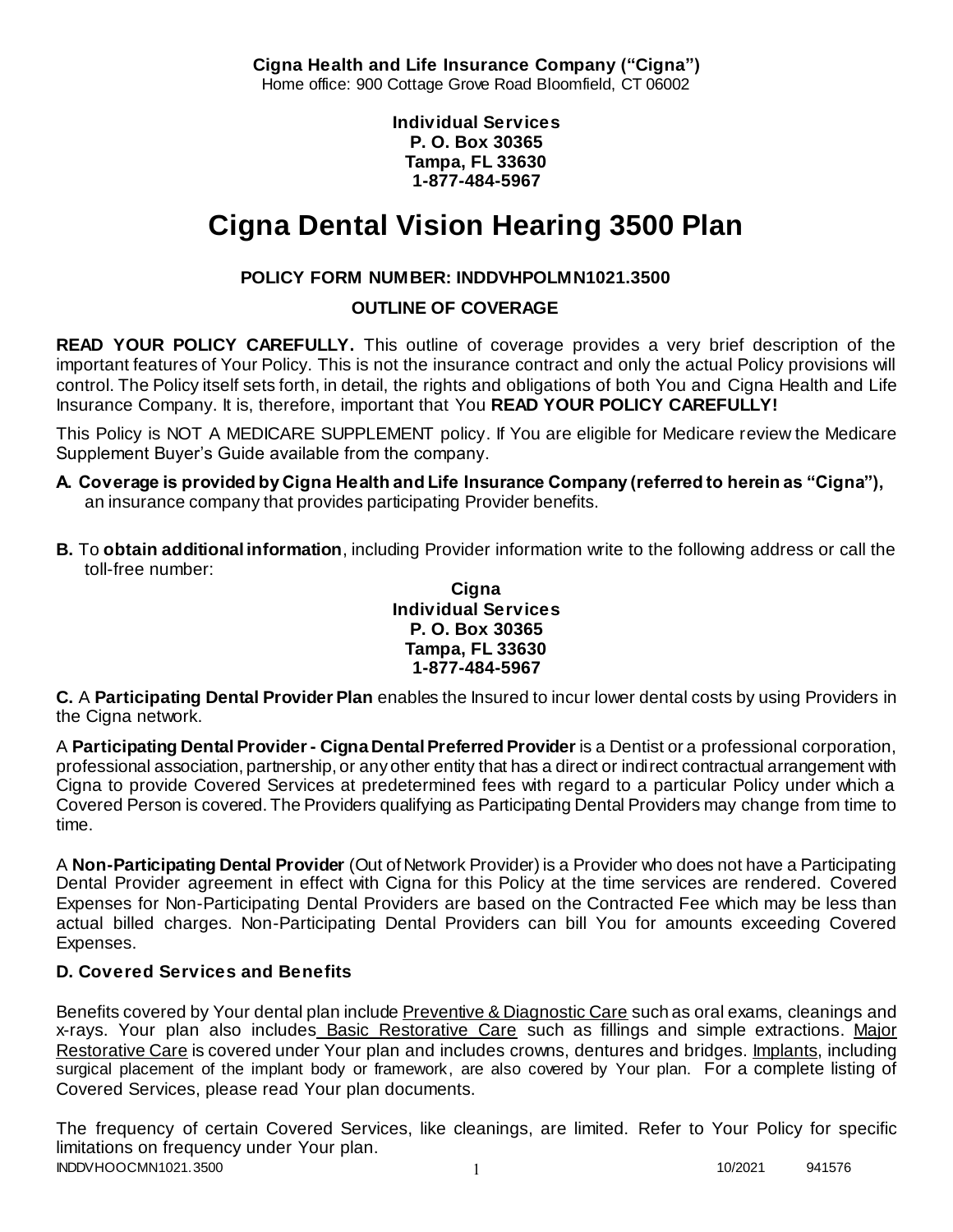### **Benefit Schedule**

The benefits outlined in the table below show the payment percentages for Covered Expenses **AFTER** any applicable Deductibles have been satisfied unless otherwise stated.

# **CIGNA DENTAL, VISION, AND HEARING INSURANCE** *The Schedule*

#### **For You and Your Dependents**

#### **The Schedule – Dental Benefits**

If You select a Participating Dental Provider, Your cost will be less than if You select a Non-Participating Dental Provider.

#### **Emergency Services**

The Benefit Percentage payable for Emergency Services charges made by a Non-Participating Dental Provider is the same Benefit Percentage as for Participating Dental Provider Charges. Dental Emergency services are required immediately to either alleviate pain or to treat the sudden onset of an acute dental condition. These are usually minor procedures performed in response to serious symptoms, which temporarily relieve significant pain, but do not effect a definitive cure, and which, if not rendered, will likely result in a more serious dental or medical complication.

#### **Dental Deductibles**

Dental Deductibles are expenses to be paid by You or Your Dependent. Dental Deductibles are in addition to any Coinsurance. Once the Dental Deductible maximum in The Schedule has been reached You and Your family need not satisfy any further dental deductible for the rest of that year.

#### **Participating Dental Provider Payment**

Participating Dental Provider services are paid based on the Contracted Fee agreed upon by the Provider and Cigna.

#### **Non-Participating Dental Provider Payment**

Non-Participating Dental Provider services are paid based on the Contracted Fee.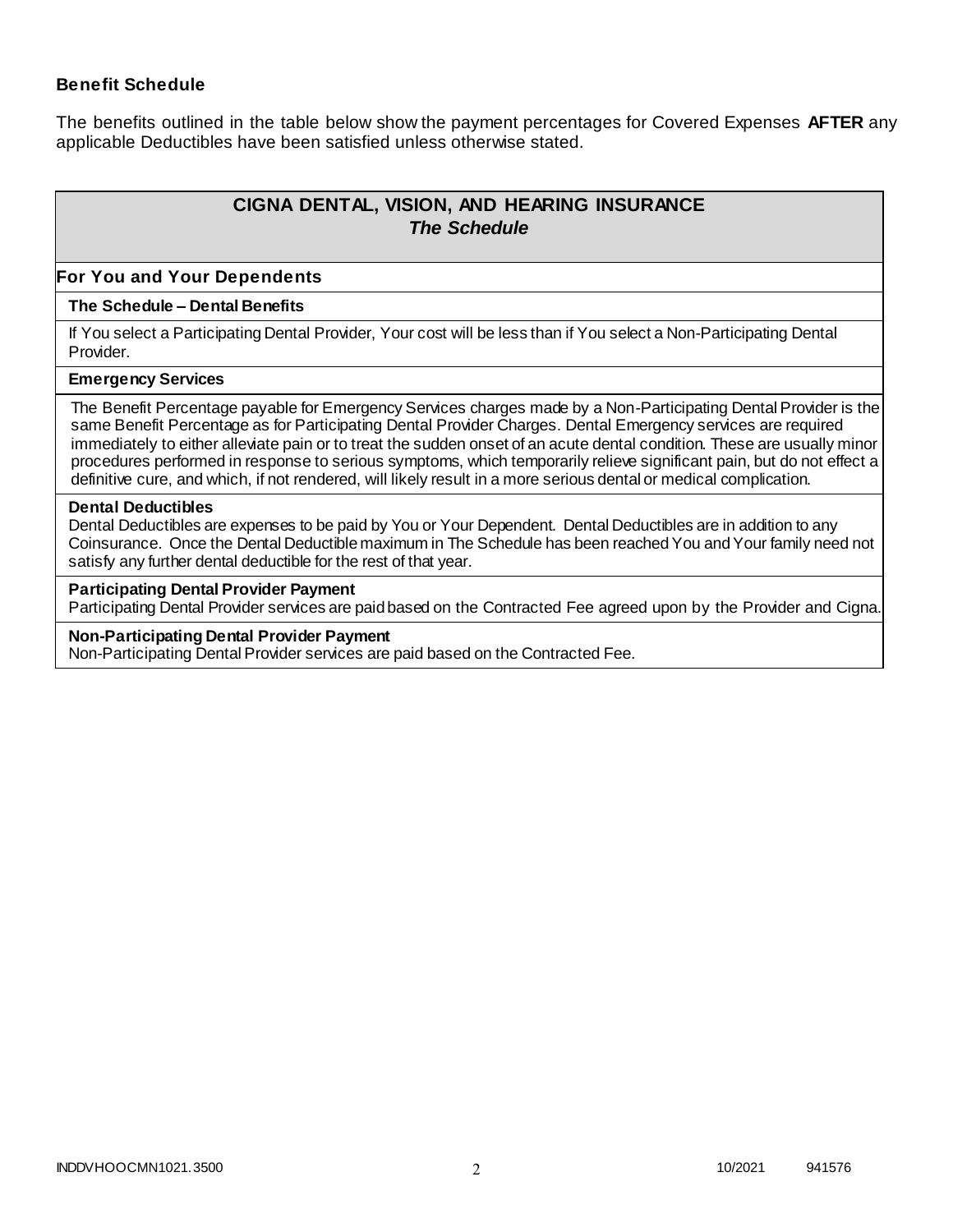| DENTAL BENEFIT HIGHLIGHTS                                                                                                                                                                                                                                                 |                                                  |
|---------------------------------------------------------------------------------------------------------------------------------------------------------------------------------------------------------------------------------------------------------------------------|--------------------------------------------------|
| Classes I, II, III, V, & IX<br><b>Calendar Year Maximum</b>                                                                                                                                                                                                               | \$2,500 per person                               |
| <b>Class IX Lifetime Maximum</b>                                                                                                                                                                                                                                          | \$2,000 per person                               |
| <b>Calendar Year Dental Deductible</b>                                                                                                                                                                                                                                    |                                                  |
| Individual                                                                                                                                                                                                                                                                | \$100 per person                                 |
|                                                                                                                                                                                                                                                                           | Not Applicable to Class I                        |
| Class I                                                                                                                                                                                                                                                                   | The Percentage of Covered Expenses the Plan Pays |
| Preventive Care<br>Oral Exams<br><b>Routine Cleanings</b><br>Routine X-rays<br>Non-Routine X-rays<br><b>Fluoride Application</b><br><b>Sealants</b><br>Space Maintainers (non-orthodontic)<br>Emergency Care to Relieve Pain                                              | 100%                                             |
| <b>Class II</b>                                                                                                                                                                                                                                                           | The Percentage of Covered Expenses the Plan Pays |
| <b>Basic Restorative</b><br>Fillings<br>Surgical Extraction of Impacted Teeth<br>Oral Surgery, Simple Extractions<br>Relines, Rebases, and Adjustments<br>Repairs - Bridges, Crowns, and Inlays<br>Repairs - Dentures                                                     | 80% after dental deductible                      |
| Class III                                                                                                                                                                                                                                                                 | The Percentage of Covered Expenses the Plan Pays |
| <b>Major Restorative</b><br>Crowns / Inlays / Onlays<br>Root Canal Therapy / Endodontics<br><b>Minor Periodontics</b><br><b>Major Periodontics</b><br>Oral Surgery, All Except Simple Extractions<br>Prosthesis Over Implant<br>Anesthetics<br>Dentures<br><b>Bridges</b> | 50% after dental deductible                      |
| <b>Class V</b>                                                                                                                                                                                                                                                            | The Percentage of Covered Expenses the Plan Pays |
| <b>TMJ</b>                                                                                                                                                                                                                                                                | 50% after plan deductible                        |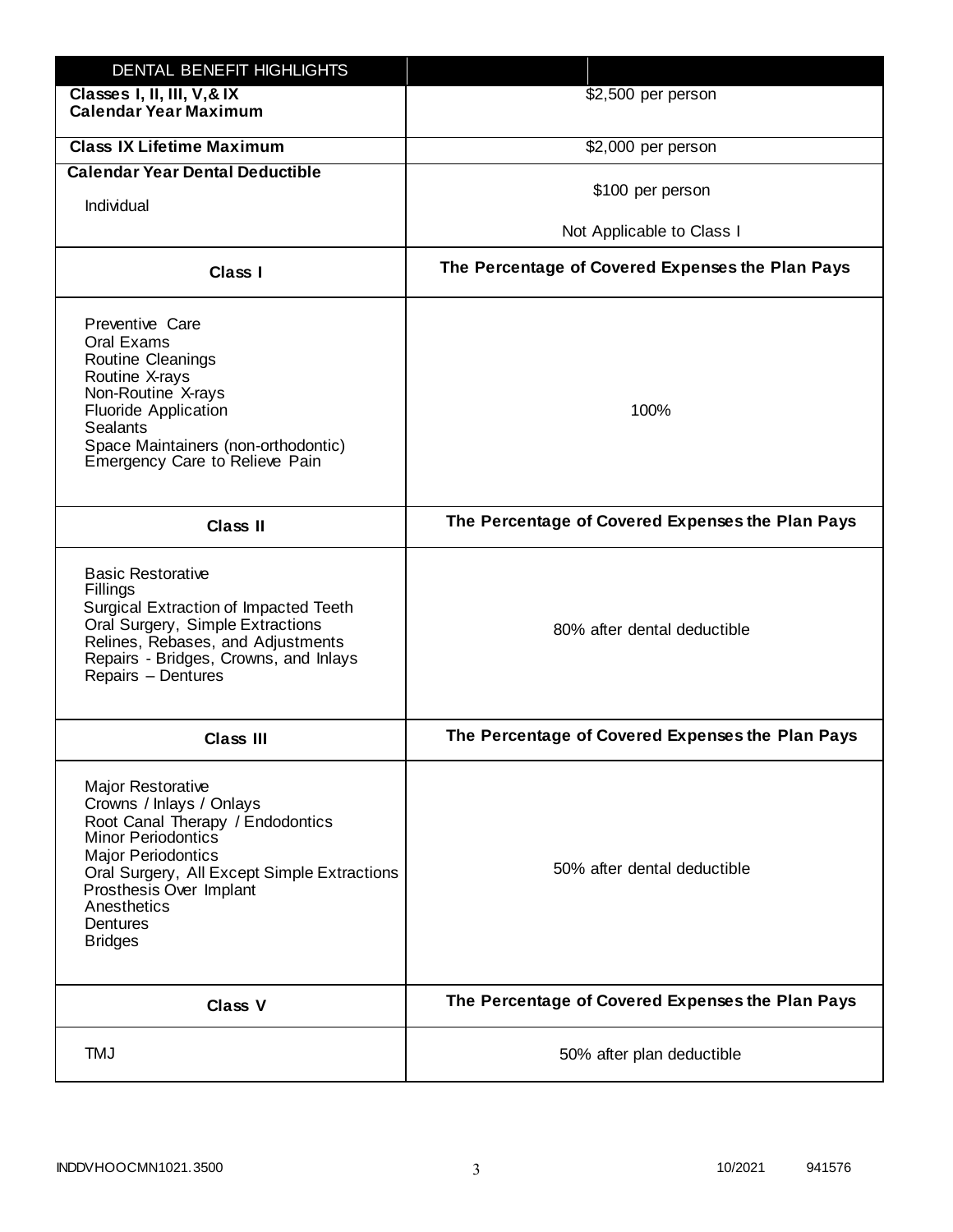| <b>Class IX</b> | The Percentage of Covered Expenses the Plan Pays |
|-----------------|--------------------------------------------------|
| <i>Implants</i> | 50% after plan deductible                        |

| The Schedule - Vision Benefits                                                                  |                                                                                          |
|-------------------------------------------------------------------------------------------------|------------------------------------------------------------------------------------------|
| VISION BENEFIT HIGHLIGHTS                                                                       |                                                                                          |
| Eye Examinations, including refraction                                                          | The plan pays 90% of expenses, not to exceed a \$100 calendar<br>year maximum per person |
| Materials (corrective eyeglasses or contact<br>lenses, including fittings and follow-up visits) | \$300 calendar year maximum per person                                                   |

| The Schedule - Hearing Benefits                             |                                        |
|-------------------------------------------------------------|----------------------------------------|
| <b>HEARING BENEFIT HIGHLIGHTS</b>                           |                                        |
| <b>Hearing Examinations</b>                                 | \$50 calendar year maximum per person  |
| Materials (Hearing Aids, including fittings<br>and repairs) | \$700 calendar year maximum per person |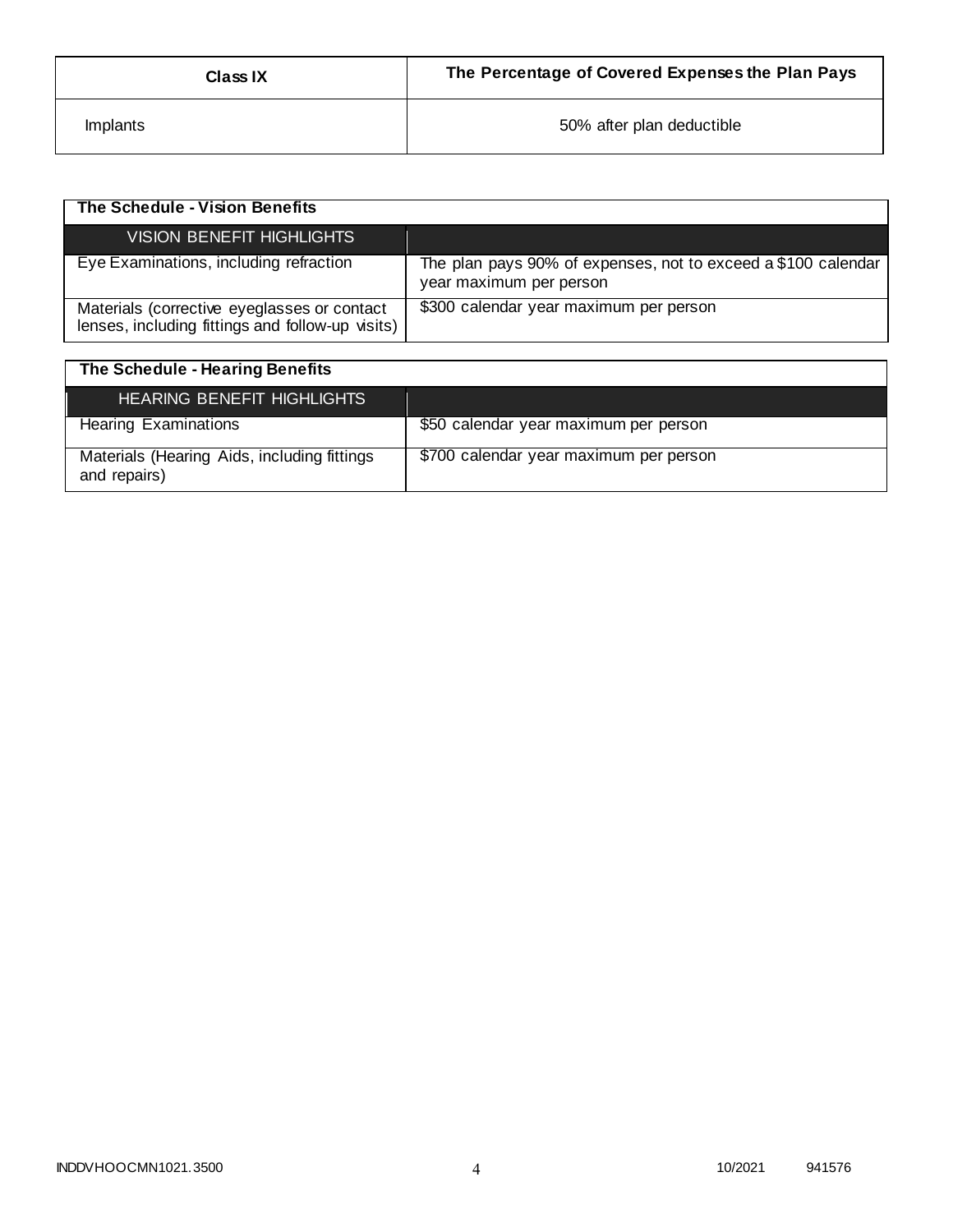# **Waiting Periods**

A Covered Person may access their dental, vision, and hearing benefit insurance once he or she has satisfied the following waiting periods:

- There is no waiting period for Class I, II, V dental benefits or for vision and hearing benefits.
- After 6 consecutive months of coverage dental benefits will increase to include the list of Class III procedures.
- After 12 consecutive months of coverage dental benefits will increase to include the list of Class IX procedures.

# **Missing Teeth Limitation**

There is no payment for replacement of teeth that are missing when a person first becomes insured. This payment limitation no longer applies after 24 months of continuous coverage.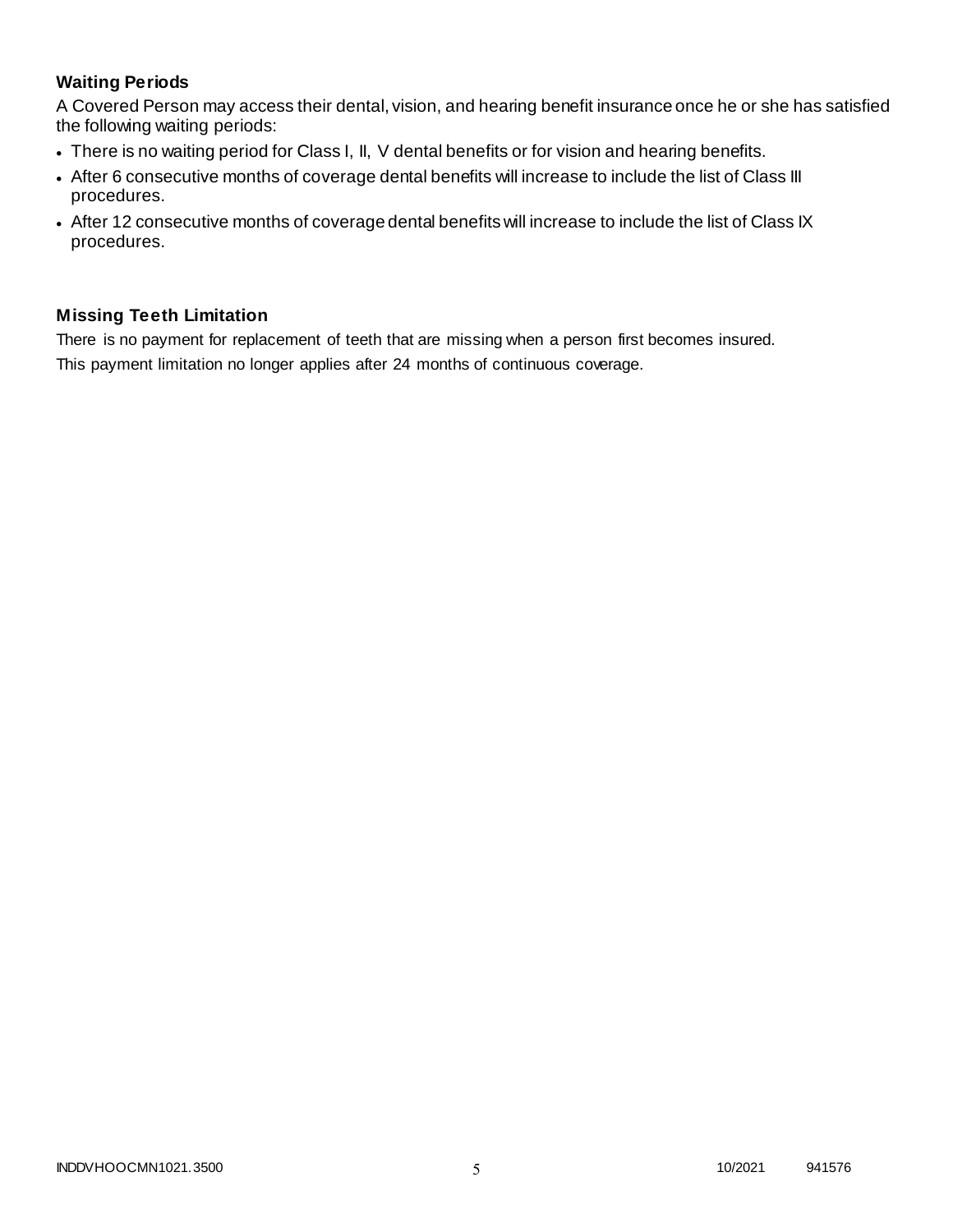# **E. Insured's Financial Responsibility**

The Insured is responsible for paying the monthly or quarterly premium on a timely basis. The Insured is also responsible to pay Providers for charges that are applied to the Deductibles, Coinsurance, and any amounts charged by Non-Participating Dental Providers in excess of the Contracted Fee. In addition, any charges for Medically Necessary and/or Dentally Necessary items that are excluded under the Policy are the responsibility of the Insured.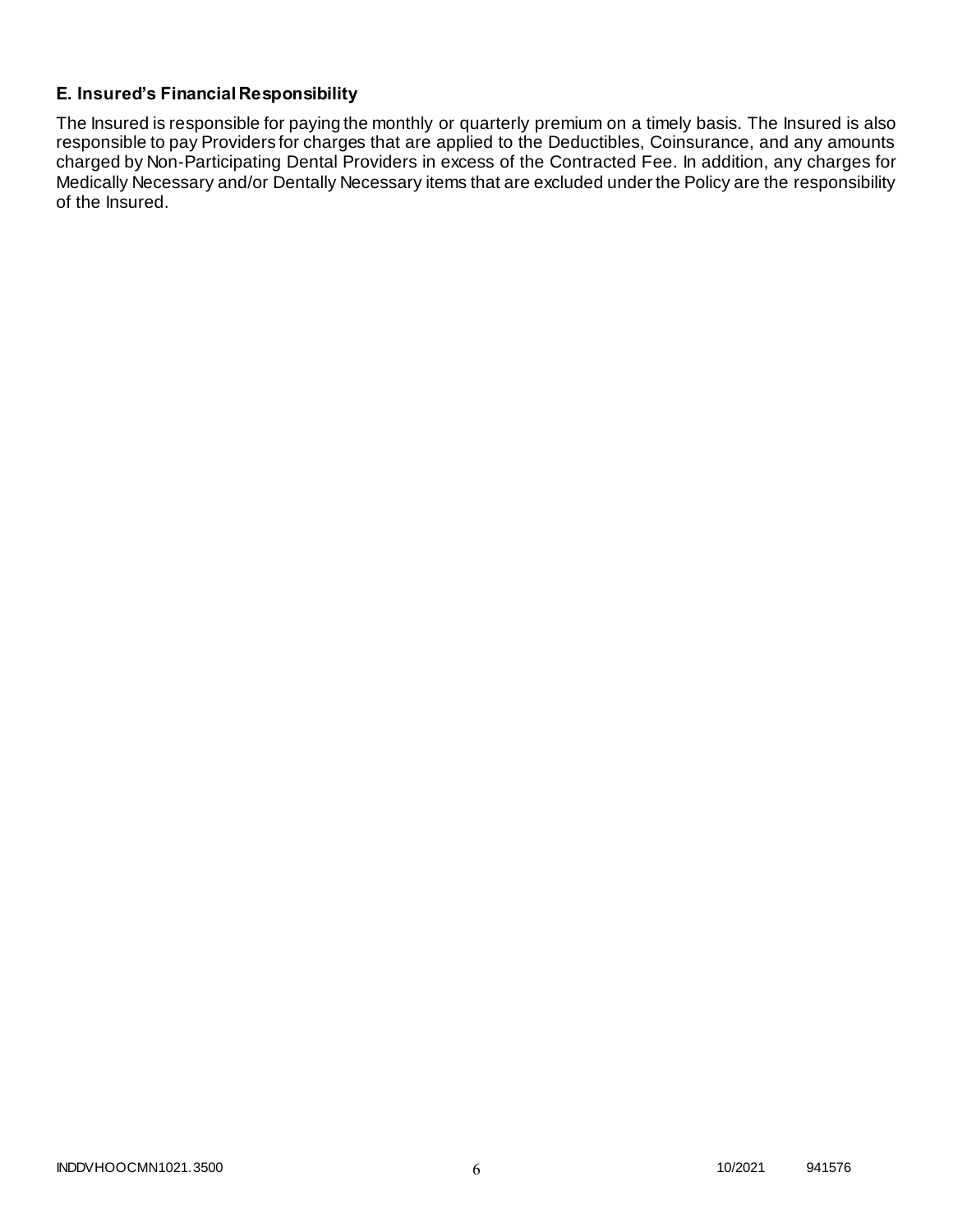# **F. Exclusions and Limitations: What Is Not Covered By This Policy**

# **Expenses Not Covered**

Covered Expenses will not include, and no payment will be made for:

- procedures which are not included in the list of Covered Dental Services, Covered Vision Services, or Covered Hearing Services;
- cone beam imaging;
- instruction for plaque control, oral hygiene and diet;
- core build-ups;
- veneers;
- precious or semi-precious metals for crowns, bridges and abutments;
- restoration of teeth which have been damaged by erosion, attrition or abrasion;
- bite registrations; precision or semi-precision attachments; or splinting;
- orthodontic treatment, except for the treatment of cleft lip and cleft palate;
- general anesthesia or intravenous sedation, when used for the purposes of anxiety control or patient management is not covered; may be considered only when medically or dentally necessary and when in conjunction with covered complex oral surgery;
- athletic mouth guards;
- services performed solely for cosmetic reasons;
- personalization or decoration of any dental device or dental work;
- replacement of an appliance per benefit guidelines;
- services that are deemed to be medical in nature;
- services and supplies received from a hospital;
- prescription drugs;
- plano lenses;
- VDT (video display terminal)/computer eyeglass benefit;
- medical or surgical treatment of the eyes;
- any type of corrective vision surgery, including LASIK surgery, radial ketatonomy (RK), automated lamellar keratoplasty (ALK), or conductive keratoplasty (CK);
- Orthoptic or vision training and any associated supplemental testing;
- any eye examination, or any corrective eyewear, required by an employer as a condition of employment;
- safety eyewear;
- sub-normal vision aids or non-prescription lenses;
- Magnification or low vision aids not shown as covered in the Schedule of Vision Coverage;
- Assistive Listening Devices (ALDs);
- medical and/or surgical treatment of the internal or external structures of the ear, including but not limited to Cochlear implants;
- Hearing Aids not prescribed by a Licensed Hearing Care Professional;
- ear protective devices or plugs;
- Hearing Aids maintenance/service contracts, ear molds and other miscellaneous repairs;
- Hearing Aids purchased online or over the counter (OTC); or
- Disposable Hearing Aids.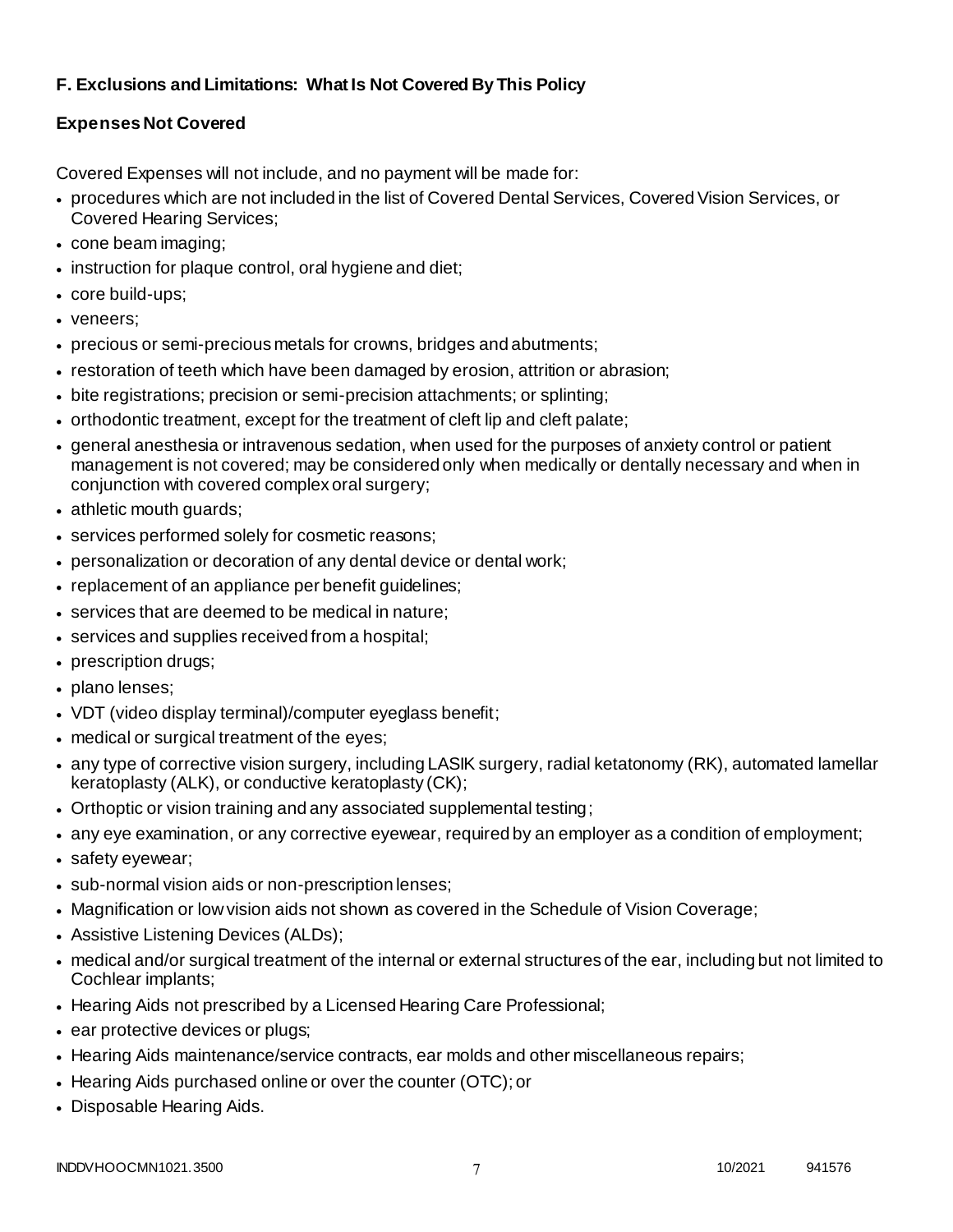### **General Limitations**

No payment will be made for expenses incurred for You or any one of Your Dependents:

- For services not specifically listed as Covered Services in this Policy.
- For services or supplies that are not Medically Necessary.
- For services received before the Effective Date of coverage.
- For services received after coverage under this Policy ends.
- For services for which You have no legal obligation to pay or for which no charge would be made if You did not have insurance coverage.
- For Professional services or supplies received or purchased directly or on Your behalf by anyone, including a Provider, from any of the following:
	- Yourself or Your employer;
	- a person who lives in the Covered Person's home, or that person's employer;
	- a person who is related to the Covered Person by blood, marriage or adoption, or that person's employer.
- for or in connection with an Injury arising out of, or in the course of, any employment for wage or profit;
- for or in connection with a Sickness which is covered under any workers' compensation or similar law;
- for charges made by a Hospital owned or operated by or which provides care or performs services for, the United States Government, if such charges are directly related to a condition which occurred while serving in the military or an associated auxiliary unit;
- services or supplies received due to an act of war, declared or undeclared while serving in the military or an associated auxiliary unit;
- to the extent that payment is unlawful where the person resides when the expenses are incurred;
- for charges which the person is not legally required to pay;
- for charges which would not have been made if the person had no insurance;
- to the extent that billed charges exceed the rate of reimbursement as described in the Schedule;
- for charges for unnecessary care, treatment or surgery;
- to the extent that You or any of Your Dependents is in any way paid or entitled to payment for those expenses by or through a public program, other than Medicaid;
- for or in connection with experimental procedures or treatment methods not approved by the American Dental Association or the appropriate dental specialty society;
- Procedures that are a covered expense under any other plan which provides dental, vision, or hearing benefits;
- To the extent that benefits are paid or payable for those expenses under the mandatory part of any auto insurance policy written to comply with a "no-fault" insurance law or an uninsured motorist insurance law. Cigna will take into account any adjustment option chosen under such part by You or any one of Your Dependents.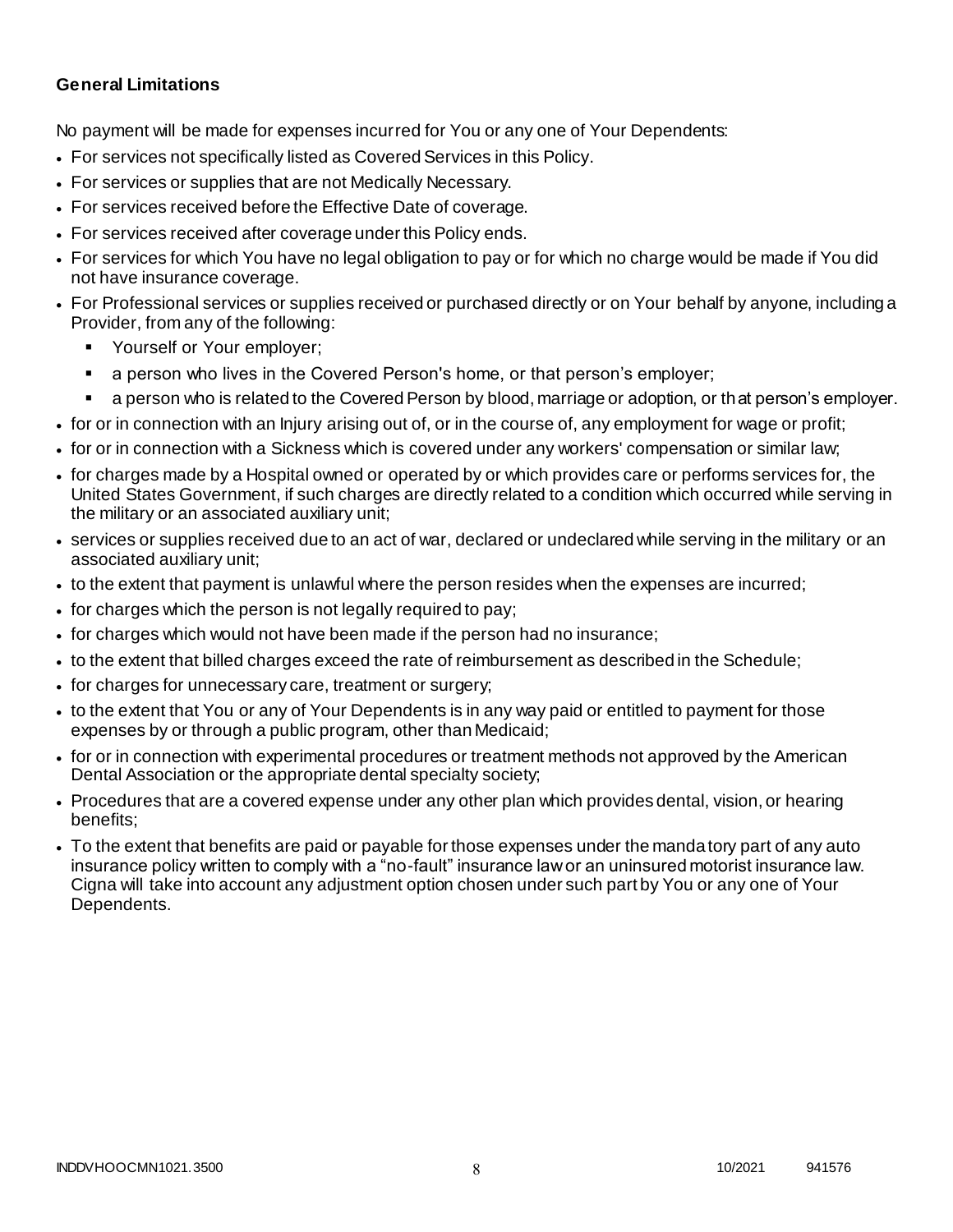### **G. Predetermination of Dental Benefits Program**

Predetermination of Benefits is a voluntary review of a Dentist's proposed treatment plan and expected charges. It is not preauthorization of service and is not required.

The treatment plan should include supporting pre-operative x-rays and other diagnostic materials as requested by Cigna's dental consultant. If there is a change in the treatment plan, a revised plan should be submitted.

Cigna will determine covered dental expenses for the proposed treatment plan. If there is no Predetermination of Benefits, Cigna will determine covered dental expenses when it receives a claim.

Review of proposed treatment is advised whenever extensive dental work is recommended when charges exceed **\$500**.

Predetermination of Benefits is not a guarantee of a set payment. Payment is based on the services that are actually delivered and the coverage in force at the time services are completed.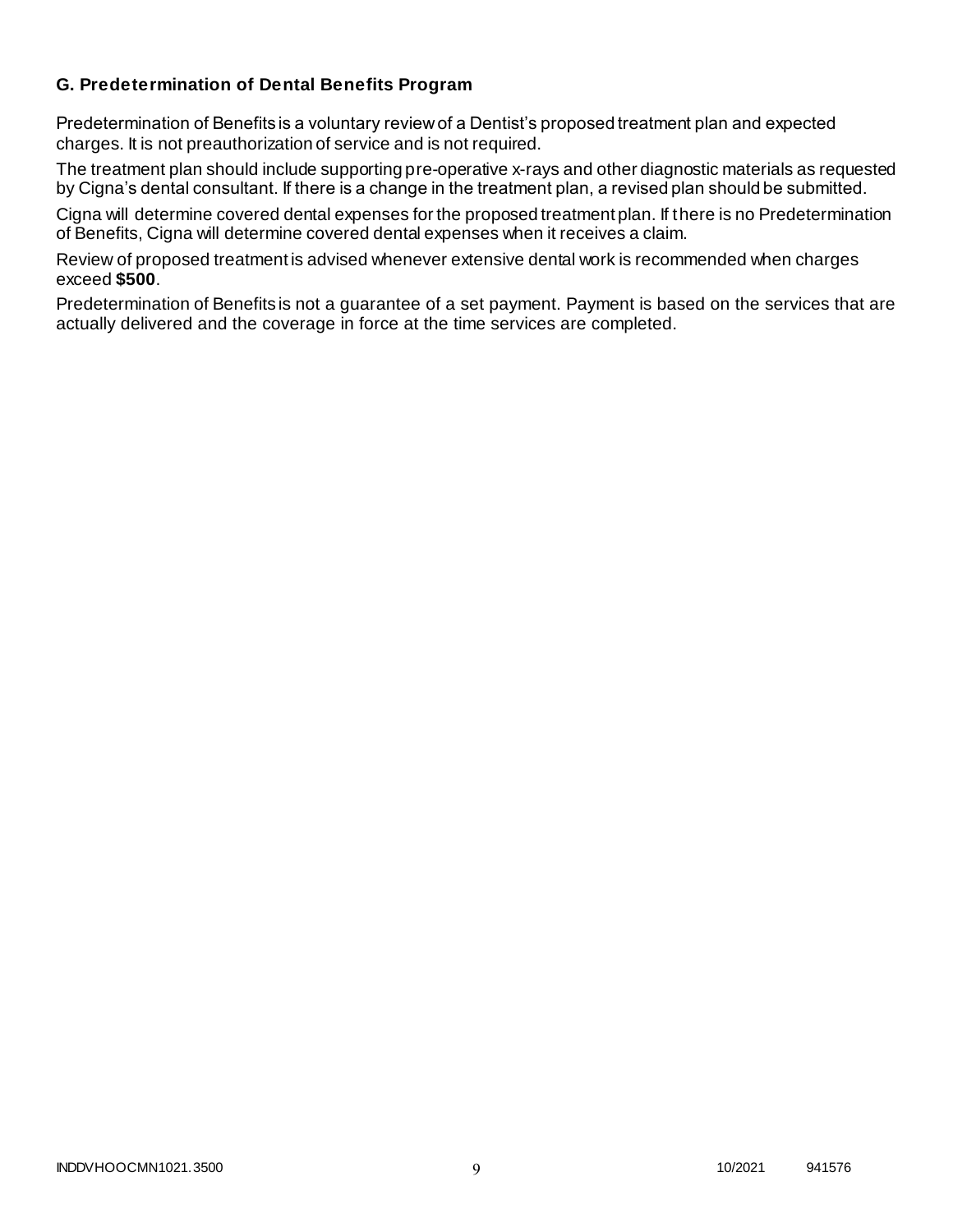### **H. General Provisions**

## **WHEN YOU HAVE A COMPLAINT OR AN APPEAL**

For the purposes of this section, any reference to "You," "Your" or "Yourself" also refers to a representative or Provider designated by You to act on Your behalf, unless otherwise noted.

We want You to be completely satisfied with the care You receive. That is why We have established a process for addressing Your concerns and solving Your problems.

#### **Start with Member Services**

We are here to listen and help. If You have a concern regarding a person, a service, the quality of care, or contractual benefits, You can call Our toll-free number and explain Your concern to one of Our Customer Service representatives. You can also express that concern in writing. Please call or write to Us at the following:

Customer Services Toll-Free Number or address on mycigna.com, explanation of benefits or claim form

We will do Our best to resolve the matter on Your initial contact. If We need more time to review or investigate Your concern, We will get back to You as soon as possible, but in any case within 30 days. If You are not satisfied with the results of a coverage decision, You can start the appeals procedure.

#### **Appeals Procedure**

Cigna has a two step appeals procedure for coverage decisions. To initiate an appeal, You must submit a request for an appeal in writing within 365 days of receipt of a denial notice. You should state the reason why You feel Your appeal should be approved and include any information supporting Your appeal. If You are unable or choose not to write, You may ask to register Your appeal by telephone. Call or write to Us at the toll-free number or address on Your Benefit Identification card, explanation of benefits or claim form.

#### **Level One Appeal**

Your appeal will be reviewed and the decision made by someone not involved in the initial decision. Appeals involving Medical Necessity or clinical appropriateness will be considered by a health care professional.

For level one appeals, We will respond in writing with a decision within 30 calendar days after We receive an appeal for a postservice coverage determination. If more time or information is needed to make the determination, We will notify You in writing to request an extension of up to 15 calendar days and to specify any additional information needed to complete the review.

If You are not satisfied with Our level-one appeal decision, You may request a level-two appeal.

#### **Level Two Appeal**

If You are dissatisfied with Our level one appeal decision, You may request a second review. To start a level two appeal, follow the same process required for a level one appeal.

Most requests for a second review will be conducted by the Appeals Committee, which consists of at least three people. Anyone involved in the prior decision may not vote on the Committee. For appeals involving Medical Necessity or clinical appropriateness, the Committee will consult with at least one Dentist reviewer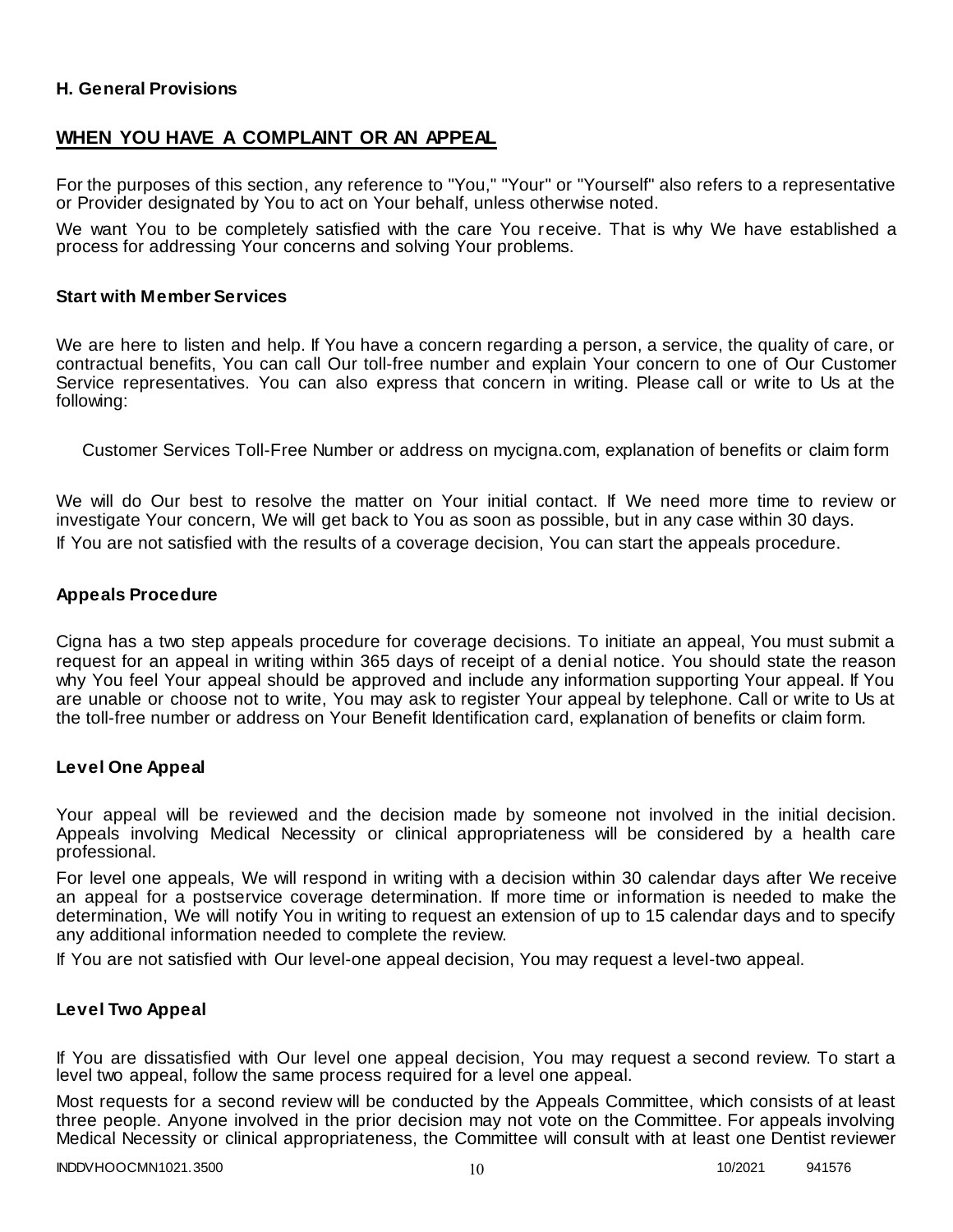in the same or similar specialty as the care under consideration, as determined by Cigna's Dentist reviewer. You may present Your situation to the Committee in person or by conference call.

For level two appeals We will acknowledge in writing that We have received Your request and schedule a Committee review. For postservice claims, the Committee review will be completed within 30 calendar days. If more time or information is needed to make the determination, We will notify You in writing to request an extension of up to 15 calendar days and to specify any additional information needed by the Committee to complete the review. You will be notified in writing of the Committee's decision within five working days after the Committee meeting, and within the Committee review time frames above if the Committee does not approve the requested coverage.

### **Notice of Benefit Determination on Appeal**

Every notice of an appeal decision will be provided in writing or electronically and, if an adverse determination, will include:

- (1) the specific reason or reasons for the denial decision;
- (2) reference to the specific Policy provisions on which the decision is based;
- (3) a statement that the claimant is entitled to receive, upon request and free of charge, reasonable access to and copies of all documents, records, and other Relevant Information as defined;
- (4) upon request and free of charge, a copy of any internal rule, guideline, protocol or other similar criterion that was relied upon in making the adverse determination regarding Your appeal, and an explanation of the scientific or clinical judgment for a determination that is based on a medical necessity, experimental treatment or other similar exclusion or limit.

#### **Relevant Information**

Relevant Information is any document, record, or other information which was relied upon in making the benefit determination; was submitted, considered, or generated in the course of making the benefit determination, without regard to whether such document, record, or other information was relied upon in making the benefit determination; demonstrates compliance with the administrative processes and safeguards required by federal law in making the benefit determination; or constitutes a statement of policy or guidance with respect to the plan concerning the denied treatment option or benefit or the claimant's diagnosis, without regard to whether such advice or statement was relied upon in making the benefit determination.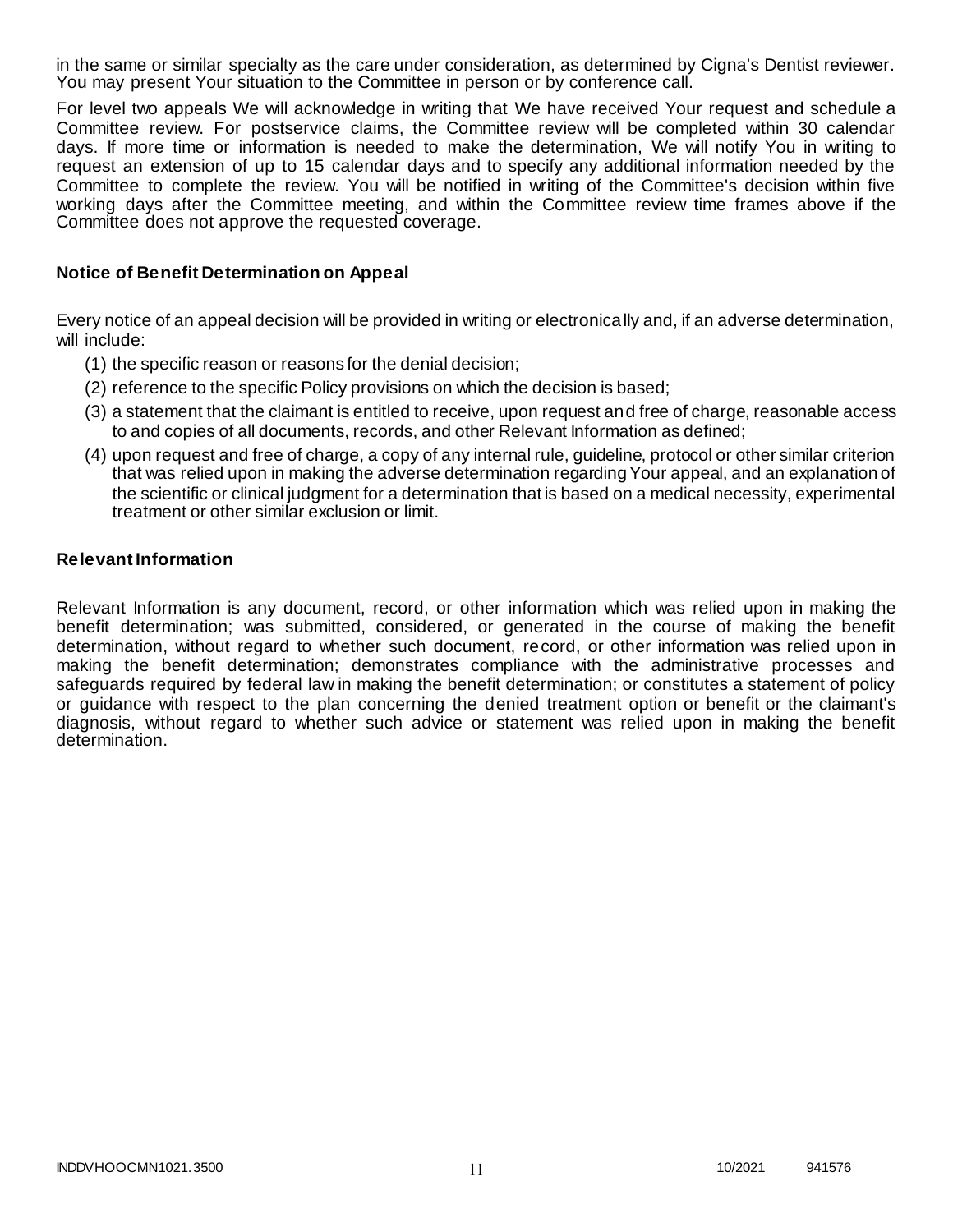# **I. Participating Dental Providers**

Cigna will provide a current list of Dentists currently participating with Cigna and their locations to each Covered Person upon request.

To verify if a Dentist is currently participating with Cigna and is accepting new Cigna Insureds, the Covered Person should visit Our website at mycigna.com.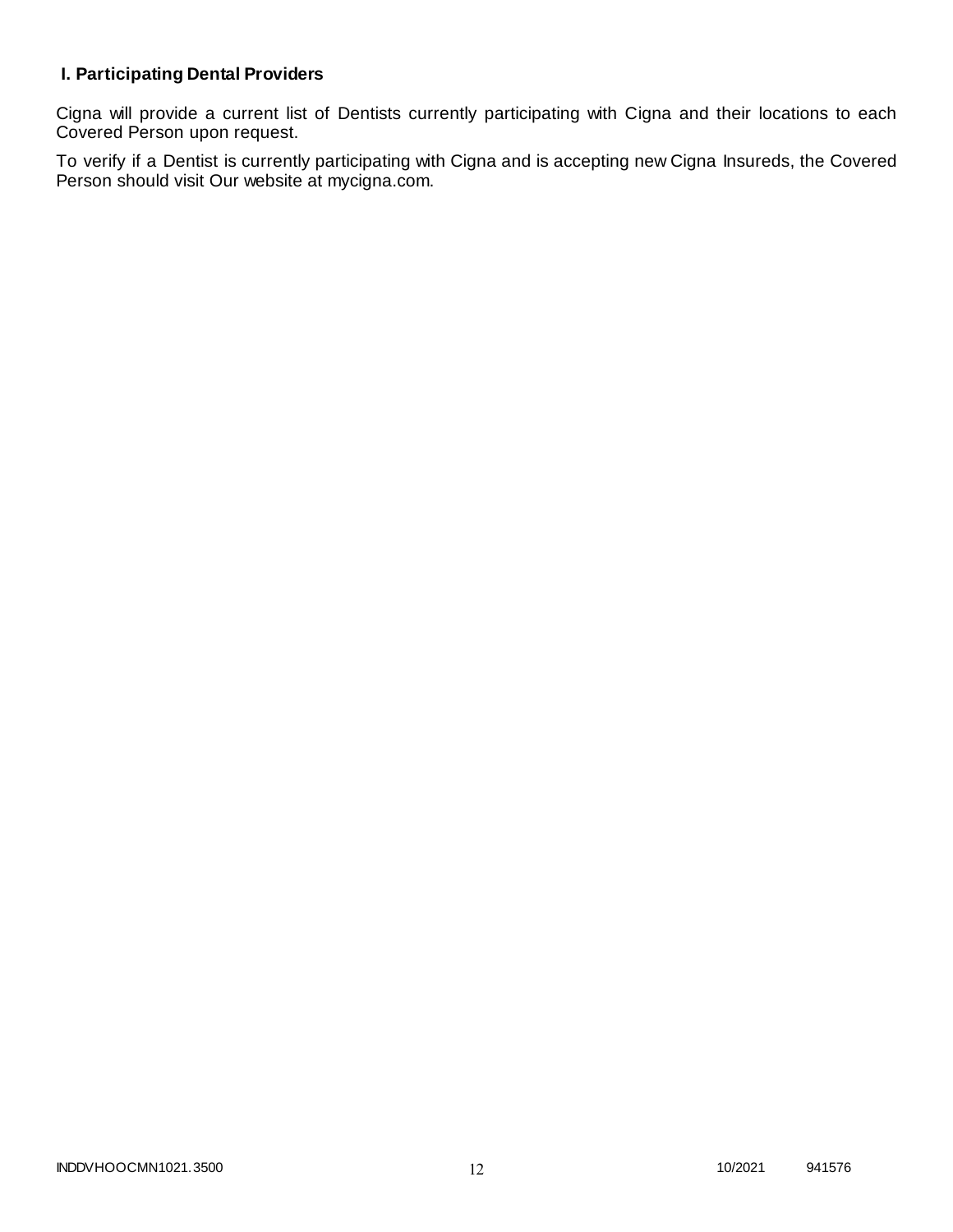### **J. Renewability, Eligibility, and Continuation**

1. The Policy will renew except for the specific events stated in the Policy. Cigna may change the premiums of the Policy with 60 days written notice to the Insured. However, Cigna will not refuse to renew or change the premium schedule for the Policy on an individual basis, but only for all Insureds in the same class and covered under the same Policy as You.

2. The individual plan is designed for residents of Minnesota who are not enrolled under or covered by any other group or individual health coverage. You must notify Cigna of all changes that may affect any Covered Person's eligibility under the Policy.

3. You or Your Dependent(s) will become ineligible for coverage:

- When premiums are not paid according to the due dates and grace periods described in the premium section.
- With respect to Your Spouse, Domestic Partner, or partner to a Civil Union: when the Spouse is no longer married to the Insured or when the union is dissolved.
- With respect to You and Your Family Member(s): when You no longer meet the requirements listed in the Conditions of Eligibility section.
- The date the Policy terminates.
- When the Insured no longer lives in the Service Area.

4. If a Covered Person's eligibility under this Plan would terminate due to the Insured's death, divorce or if other Dependents would become ineligible due to age or no longer qualify as dependents for coverage under this Plan; except for the Insured's failure to pay premium, the Covered Person's insurance will be continued if the Covered Person exercising the continuation right notifies Cigna and pays the appropriate monthly premium within 60 days following the date this Policy would otherwise terminate. Any waiting periods in the new Plan will be considered as being met to the extent coverage was in force under this Plan.